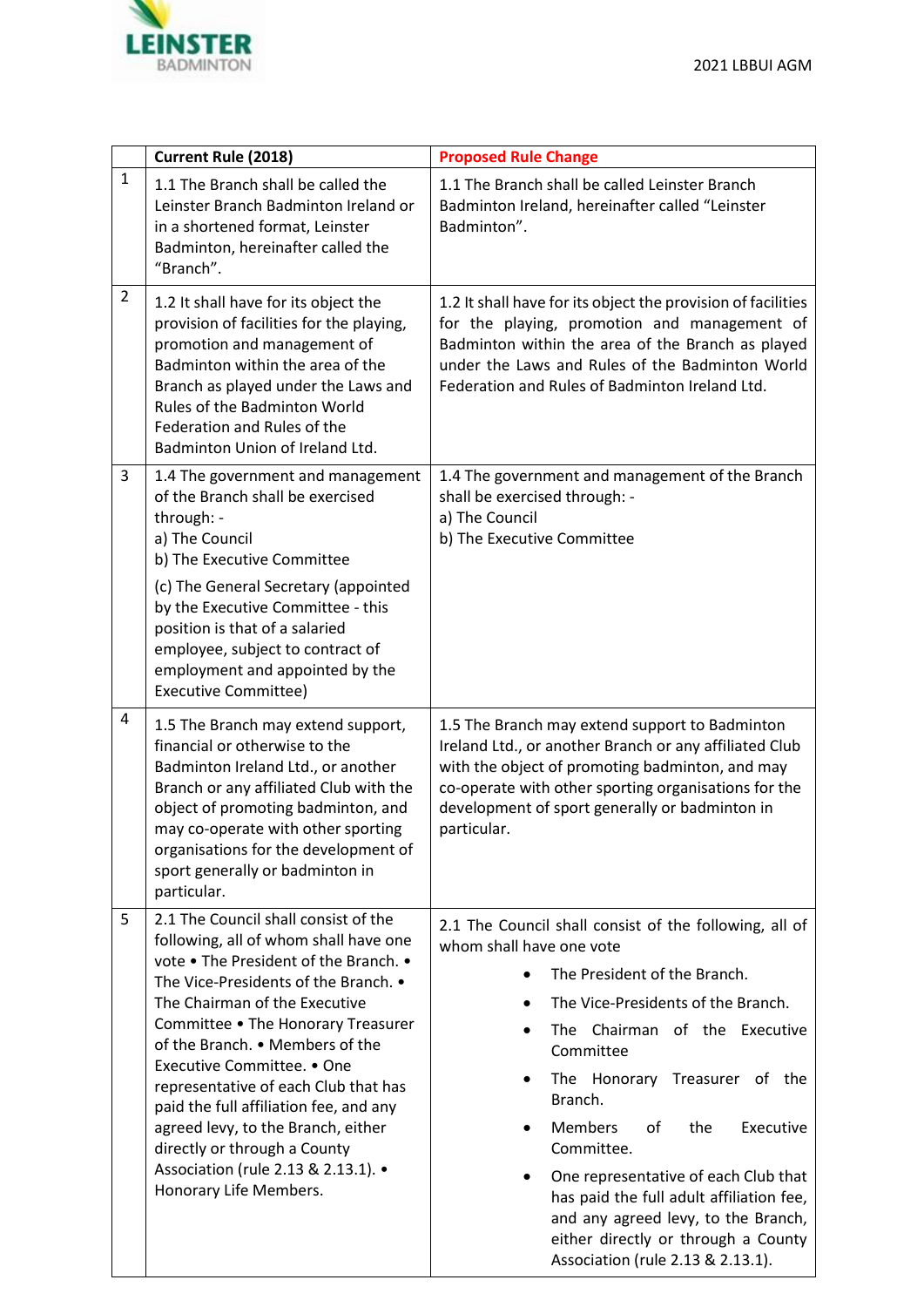

|    |                                                                                                                                                                                                                                                                                                                                                                                                                           | Honorary Life Members.                                                                                                                                                                                                                                                                                                                                                                                                       |
|----|---------------------------------------------------------------------------------------------------------------------------------------------------------------------------------------------------------------------------------------------------------------------------------------------------------------------------------------------------------------------------------------------------------------------------|------------------------------------------------------------------------------------------------------------------------------------------------------------------------------------------------------------------------------------------------------------------------------------------------------------------------------------------------------------------------------------------------------------------------------|
| 6  | 2.2 The Council shall meet in General<br>Meeting annually in April of each year                                                                                                                                                                                                                                                                                                                                           | 2.2 The Annual General Meeting of the Council shall<br>take place annually in the second quarter of each<br>year.                                                                                                                                                                                                                                                                                                            |
| 7  |                                                                                                                                                                                                                                                                                                                                                                                                                           | 2.4 (O) No officer or member of the Executive<br>Committee shall serve for more than four<br>consecutive years in any single role. However, they<br>become eligible for election again twelve months<br>after retiring.                                                                                                                                                                                                      |
| 8  | 2.5 In addition to the specific business<br>mentioned in Rule 2.4 General<br>Meeting shall have power to deal with<br>such business as may come before it<br>including changes in the Rules (subject<br>to Rules 7.1, 7.1.1 and 7.1.2) and the<br>appointment of an individual or a sub-<br>committee for a specific undertaking,<br>provided that such appointment is not<br>normally made by the Executive<br>Committee | 2.5 In addition to the specific business mentioned in<br>Rule 2.4 the Annual General Meeting shall have<br>power to deal with such business as may come before<br>it including changes in the Rules (subject to Rules<br>7.1, 7. 1.1 and 7.1.2) and the appointment of an<br>individual or a sub-committee for a specific<br>undertaking, provided that such appointment is not<br>normally made by the Executive Committee. |
| 9  | 2.9 A Special General Meeting may be<br>held at any time at the request of the<br>Council or the Executive Committee or<br>upon a requisition signed by at least<br>15% of Council Members.                                                                                                                                                                                                                               | 2.9 A Special General Meeting may be held at any<br>time at the request of the Council, the Executive<br>Committee, the Trustees (see Rule 5.6) or upon a<br>requisition signed by at least 15% of Council<br>Members.                                                                                                                                                                                                       |
| 10 | 2.11 The Chairperson and Honorary<br>Treasurer shall hold office from the<br>termination of the General Meeting at<br>which he/she was elected until the<br>termination of the corresponding<br>meeting two years later                                                                                                                                                                                                   | 2.11 The Chairperson, Honorary Treasurer and each<br>member of the Executive Committee shall hold<br>office from the termination of the Annual General<br>Meeting at which he/she was elected until the<br>termination of the corresponding meeting two years<br>later.                                                                                                                                                      |
| 11 | 2.12 Each member of the Executive<br>Committee shall hold office from the<br>conclusion of the General Meeting at<br>which he/she was elected until the<br>conclusion of the corresponding<br>meeting two years later.                                                                                                                                                                                                    | Delete Rule 2.12                                                                                                                                                                                                                                                                                                                                                                                                             |
| 12 | 2.15 Ten days notice, at least,<br>specifying the date, the hour and the<br>place of a General Meeting or of a<br>Special General Meeting shall be given<br>by the General Secretary of the<br>Branch to all those entitled to vote as<br>specified in Rule 2.1.                                                                                                                                                          | 2.15 Ten days notice, at least, specifying the date,<br>the hour and the place of an Annual General<br>Meeting or of a Special General Meeting shall be<br>given to all those entitled to vote as specified in Rule<br>2.1.                                                                                                                                                                                                  |
| 13 | 2.15.2 An advisory note of the<br>intended date of the AGM shall be<br>sent to all those entitled to vote not<br>less than 60 days prior to the AGM for<br>the purpose of enabling nominations<br>for the role of Officer or ordinary<br>membership of the Executive                                                                                                                                                      | 2.15.2 An advisory note of the intended date of the<br>Annual General Meeting shall be sent to all those<br>entitled to vote not less than 30 days prior to the<br>Annual General Meeting for the purpose of enabling<br>nominations for the role of Officer or ordinary<br>membership of the Executive.                                                                                                                     |
| 14 | 3.2.1 In support of the Badminton<br>Union of Ireland Ltd. it shall<br>endeavour to secure and maintain for                                                                                                                                                                                                                                                                                                               | 3.2.1 In support of Badminton Ireland Ltd. it shall<br>endeavour<br>maintain<br>for<br>and<br><b>Irish</b><br>to<br>secure                                                                                                                                                                                                                                                                                                   |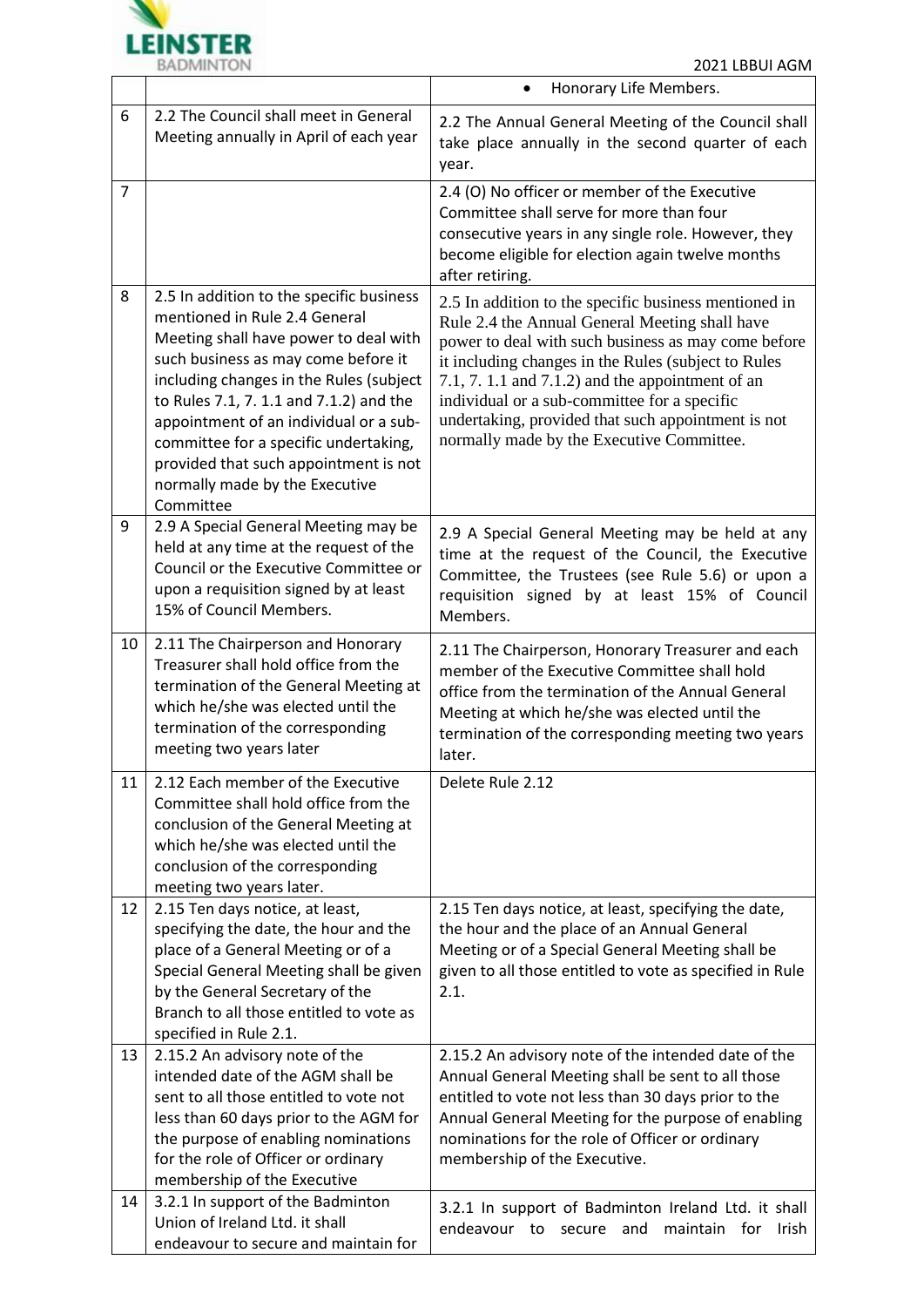

|    | Irish badminton a place in the<br>forefront of the international scene                                                                                                                                                                                                                                                                                                                                                                                                                                                                                                                                                                                                                                                                                                                                                                                                                                                                                 | badminton a place in the forefront of the<br>international scene.                                                                                                                                                                                                                                                                                                                                                                                                                                                                                                                                                                                                                                                                                                                                                                                                                                            |
|----|--------------------------------------------------------------------------------------------------------------------------------------------------------------------------------------------------------------------------------------------------------------------------------------------------------------------------------------------------------------------------------------------------------------------------------------------------------------------------------------------------------------------------------------------------------------------------------------------------------------------------------------------------------------------------------------------------------------------------------------------------------------------------------------------------------------------------------------------------------------------------------------------------------------------------------------------------------|--------------------------------------------------------------------------------------------------------------------------------------------------------------------------------------------------------------------------------------------------------------------------------------------------------------------------------------------------------------------------------------------------------------------------------------------------------------------------------------------------------------------------------------------------------------------------------------------------------------------------------------------------------------------------------------------------------------------------------------------------------------------------------------------------------------------------------------------------------------------------------------------------------------|
| 15 | 3.4 The Chairperson of the Executive<br>Committee will have the responsibility<br>to lead the Executive:<br>(a) In devising ways and means of<br>promoting Badminton in all its aspects<br>throughout the Branch and in<br>particular in assisting the Badminton<br>Union of Ireland Ltd. in implementing<br>its policy.<br>(b) In setting short-term and long-<br>term targets, again having regard to<br>the Badminton Union of Ireland's<br>policy.<br>(c) In achieving the aims set out in<br>these targets.<br>(d) In developing the administration of<br>the game in the Branch at all levels                                                                                                                                                                                                                                                                                                                                                    | 3.4 The Chairperson of the Executive Committee will<br>have the responsibility to lead the Executive:<br>(a) In ensuring that the Strategic Plan for the Branch<br>is prepared and reviewed annually.<br>(b) In devising ways and means of promoting<br>Badminton in all its aspects throughout the Branch<br>and in particular in assisting Badminton Ireland Ltd.<br>in implementing its policy.<br>(c) In acting as Spokesperson for the Branch.                                                                                                                                                                                                                                                                                                                                                                                                                                                          |
| 16 | 3.4.1 At all meetings of the Executive<br>Committee five shall form a quorum                                                                                                                                                                                                                                                                                                                                                                                                                                                                                                                                                                                                                                                                                                                                                                                                                                                                           | 3.4.1 At all meetings of the Executive Committee six<br>shall form a quorum.                                                                                                                                                                                                                                                                                                                                                                                                                                                                                                                                                                                                                                                                                                                                                                                                                                 |
| 17 | 3.5 To be eligible to be considered as<br>a candidate for election as President,<br>Vice-President, Chairperson, Honorary<br>Treasurer or a member of the<br>Executive Committee, a person: -<br>(a) Shall be a fully affiliated member<br>of a club fully affiliated to the Branch.<br>(b) Shall be proposed and seconded<br>by two persons who are fully affiliated<br>members of a Club or Clubs fully<br>affiliated to the Branch, both of whom<br>shall sign a proposal form, which must<br>be received by the General Secretary<br>at least 21 days prior to the scheduled<br>date of the General Meeting.<br>(c) Shall sign a declaration on the<br>proposal form that he/she is prepared<br>to act if elected and is aware of<br>his/her responsibilities under Rule 3.2,<br>3.2.1, and 3.2.2.<br>(d) Honorary life members of the<br>Branch shall be eligible for these<br>offices and shall be entitled to<br>propose or second a candidate. | 3.5 To be eligible to be considered as a candidate for<br>election as President, Vice-President, Chairperson,<br>Honorary Treasurer or a member of the Executive<br>Committee, a person: -<br>(a) Shall be a fully affiliated member of a club fully<br>affiliated to the Branch.<br>(b) Shall be proposed and seconded by two persons<br>who are fully affiliated members of a Club or Clubs<br>fully affiliated to the Branch, both of whom shall sign<br>a proposal form, which must be received at least 14<br>days prior to the scheduled date of the General<br>Meeting.<br>(c) Shall sign a declaration on the proposal form that<br>he/she is prepared to act if elected and is aware of<br>his/her responsibility under Rule 3.2, 3.2.1, and<br>3.2.2.<br>(d) Honorary life members of the Branch shall be<br>eligible for these offices and shall be entitled to<br>propose or second a candidate. |
| 18 | 3.11 Unless it is otherwise stated to<br>be the case on appointment, the term<br>of office of an appointee or sub-<br>committee shall terminate on the<br>subsequent 31st May.                                                                                                                                                                                                                                                                                                                                                                                                                                                                                                                                                                                                                                                                                                                                                                         | 3.11 Unless it is otherwise stated to be the case on<br>appointment, the term of office of an appointee or<br>sub-committee shall terminate on the 31 <sup>st</sup> May of the<br>following the election of that appointee.                                                                                                                                                                                                                                                                                                                                                                                                                                                                                                                                                                                                                                                                                  |
| 19 | 3.11.2 The Executive Committee may<br>appoint Assistant Honorary Treasurers<br>and delegate to them such powers<br>and duties, as it may consider<br>desirable.                                                                                                                                                                                                                                                                                                                                                                                                                                                                                                                                                                                                                                                                                                                                                                                        | 3.11.2 The Executive Committee will appoint a<br>Finance Committee consisting of the Treasurer and<br>two other Executive Members.                                                                                                                                                                                                                                                                                                                                                                                                                                                                                                                                                                                                                                                                                                                                                                           |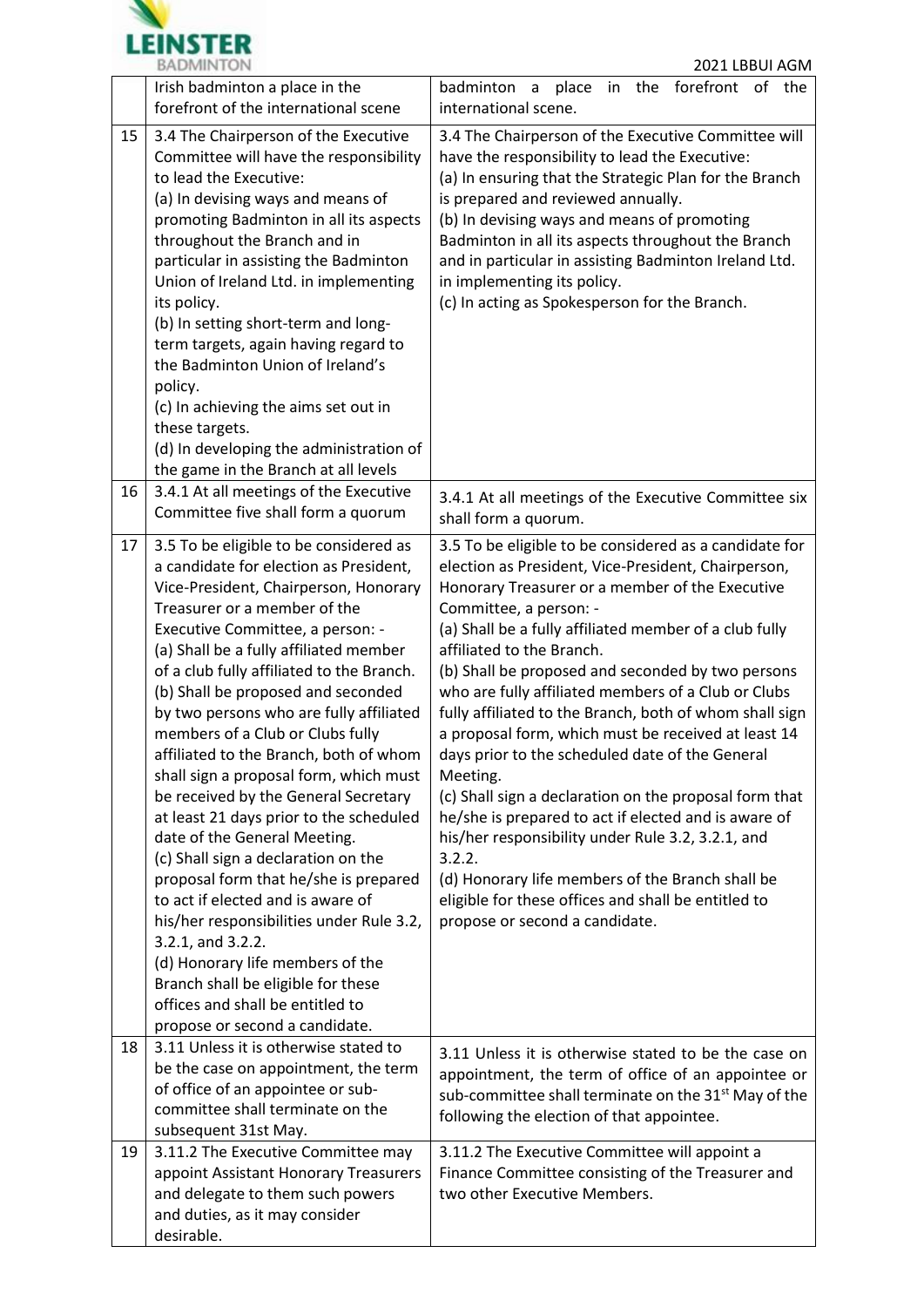

| 20 | 3.13 The General Secretary shall give<br>seven clear days notice of each<br>meeting of the Executive Committee<br>and shall notify each member of the<br>Committee individually in writing,<br>indicating the business of the<br>meeting, provided that in the case of<br>urgency, the term of notice may be<br>abridged.                                                                                     | 3.13 The Honorary Secretary shall give seven clear<br>days notice of each meeting of the Executive<br>Committee and shall notify each member of the<br>Committee individually by email, text message, or in<br>writing, indicating the business of the meeting,<br>provided that in the case of urgency, the term of<br>notice may be abridged.                                                 |
|----|---------------------------------------------------------------------------------------------------------------------------------------------------------------------------------------------------------------------------------------------------------------------------------------------------------------------------------------------------------------------------------------------------------------|-------------------------------------------------------------------------------------------------------------------------------------------------------------------------------------------------------------------------------------------------------------------------------------------------------------------------------------------------------------------------------------------------|
| 21 | 4.3 Cheques drawn on the account of<br>the Branch, whether the said account<br>is overdrawn or otherwise, shall be<br>signed by any two of three persons<br>authorised by the Executive<br>Committee.                                                                                                                                                                                                         | 4.3 Cheques drawn on the account of the Branch,<br>whether the said account is overdrawn or otherwise,<br>shall be signed by any two of a maximum of four<br>persons authorised by the Executive Committee.                                                                                                                                                                                     |
| 22 | 4.4 The Honorary Treasurer, at his/her<br>discretion, may make disbursements<br>by cash provided always that any one<br>disbursement shall not exceed the<br>amount currently agreed by the<br><b>Executive Committee.</b>                                                                                                                                                                                    | 4.4 The Honorary Treasurer, at his/her discretion,<br>may make disbursements by cash provided always<br>that any one disbursement shall not exceed the<br>currently agreed<br>by<br>amount<br>the<br>Executive<br>Committee. (See Rule 4.8.3).                                                                                                                                                  |
| 23 |                                                                                                                                                                                                                                                                                                                                                                                                               | 4.10 The Branch's Financial Management Policy and<br>the Purchasing Policy will both be agreed,<br>implemented, and reviewed annually by the<br><b>Executive Committee.</b>                                                                                                                                                                                                                     |
| 24 | 5.7 An entry in the Minutes records<br>kept by the General Secretary shall be<br>conclusive evidence of: -<br>(a) The appointment, resignation or<br>removal of a Trustee or Trustees.<br>(b) All directions at any time given to<br>the Trustees by the Executive<br>Committee in pursuance of the<br>powers hereinbefore given to such<br>Committee                                                         | 5.7 An entry in the Minutes records kept by the<br>Honorary Secretary shall be conclusive evidence of: -<br>(a) The appointment, resignation or removal of a<br>Trustee or Trustees.<br>(b) All directions at any time given to the Trustees by<br>the Executive Committee in pursuance of the<br>powers hereinbefore given to such Committee                                                   |
| 25 | 6.1 The Badminton World Federation<br>(BWF) is the body recognised<br>universally as governing badminton<br>and legislating for it. The Badminton<br>Union of Ireland Ltd. is a member of<br>the BWF and the Leinster Branch is a<br>constituent part of the B.U.I. The<br>Branch's Rules are designed to<br>accomplish the affiliation through<br>Clubs or directly of all Badminton<br>players in its area. | 6.1 The Badminton World Federation (BWF) is the<br>body recognised universally as governing badminton<br>and legislating for it. Badminton Ireland Ltd. is a<br>member of the BWF and the Leinster Branch is a<br>constituent part of Badminton Ireland. The Branch's<br>Rules are designed to accomplish the affiliation<br>through Clubs or directly of all Badminton players in<br>its area. |
| 26 | 6.1.1 Fully affiliated members of a<br>fully affiliated club will be deemed to<br>be affiliated to the Badminton Union<br>of Ireland Ltd. and to the Branch                                                                                                                                                                                                                                                   | 6.1.1 Fully affiliated members of a fully affiliated<br>club will be deemed to be affiliated to the<br>Badminton Union of Ireland Ltd. and to the Branch.<br>An individual may affiliate directly to the Branch on<br>payment of the affiliation fee.                                                                                                                                           |
| 27 | 6.1.2 A club may become a member<br>only if it comprises of eight or more<br>members with at least three elected<br>club officers (President or<br>Chairperson, Secretary and Treasurer)<br>together with a club Children's Officer                                                                                                                                                                           | 6.1.2 A club may become a member only if it<br>comprises four or more members with at least three<br>elected club officers (President or Chairperson,<br>Secretary and Treasurer) together with a club<br>Children's Officer if a club has a member or<br>members below the age of 18 years.                                                                                                    |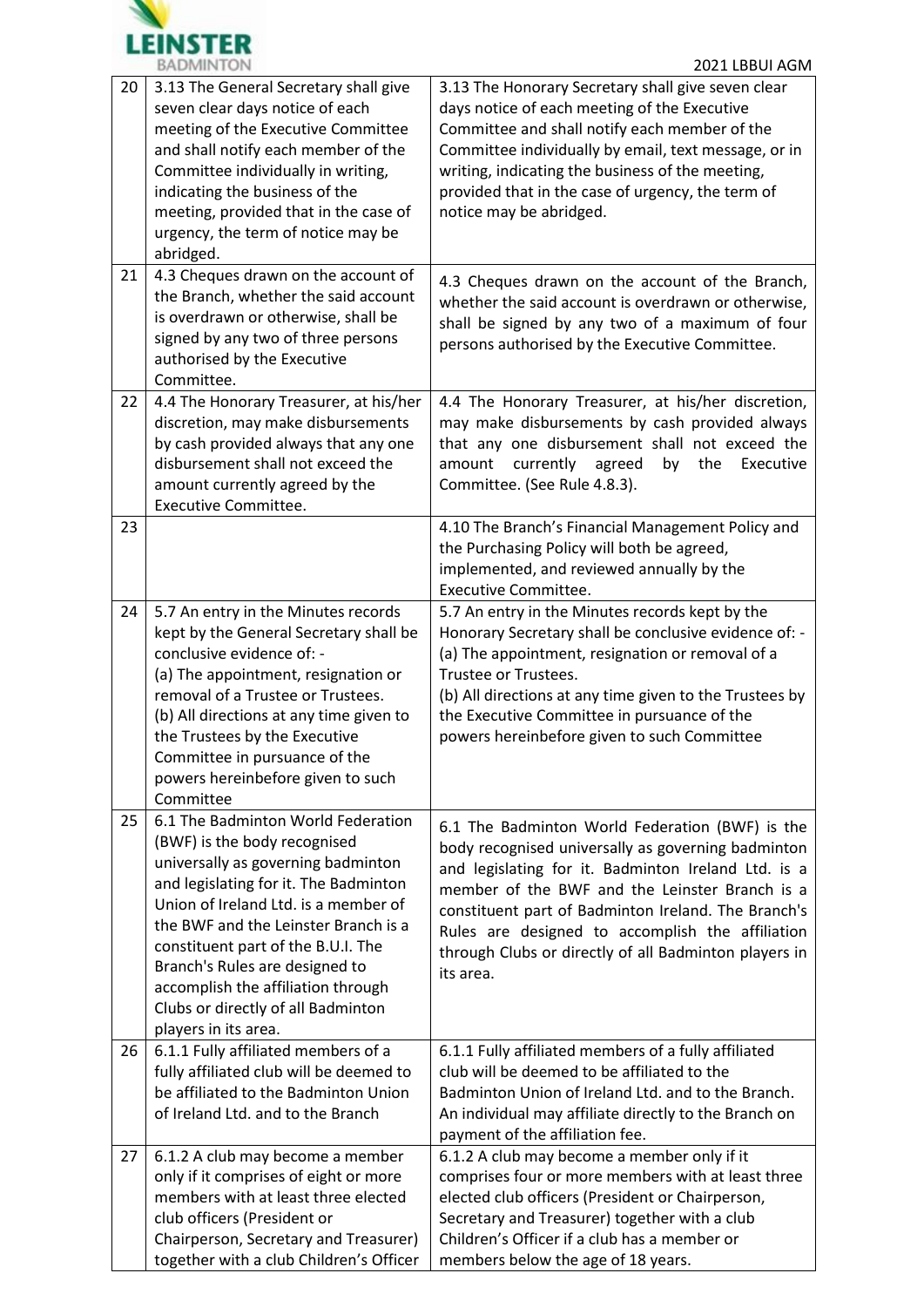

|    | if a club has a member or members                                             |                                                          |
|----|-------------------------------------------------------------------------------|----------------------------------------------------------|
|    | below the age of 18 years.                                                    |                                                          |
| 28 | 6.4 Such fees should be paid to the                                           | 6.4 Such fees should be paid to Badminton Ireland        |
|    | Badminton Union of Ireland before a                                           | Ltd. before a date fixed by Badminton Ireland Ltd.       |
|    | date fixed by Badminton Union of                                              |                                                          |
|    | Ireland Ltd.                                                                  |                                                          |
| 29 | 6.6 Each affiliated Club shall furnish to                                     | 6.6<br>Each affiliated Club shall furnish to the         |
|    | the appropriate official of the                                               | appropriate official of Badminton Ireland Ltd./Branch    |
|    | <b>Badminton Union of Ireland</b>                                             | or County Association to which it is affiliated on or    |
|    | Ltd./Branch or County Association to<br>which it is affiliated on or before a | before a named date in each season, a return setting     |
|    | named date in each season, a return                                           | out: -                                                   |
|    |                                                                               | (a) The name, address, telephone number or               |
|    | setting out: - (a) The name, address<br>and telephone number or numbers of    | numbers and the email address of the Hon. Secretary      |
|    | the Hon. Secretary of the Club elected                                        | of the Club elected to hold office for the ensuing year. |
|    | to hold office for the ensuing year. (b)                                      | (b) The names and addresses of all members of the        |
|    | The names and addresses of all                                                | Club in all categories, e.g., playing, non-playing,      |
|    | members of the Club in all categories,                                        | Juvenile etc.                                            |
|    | e.g., playing, non-playing, Juvenile etc.                                     |                                                          |
|    | (c) The address of the premises                                               | (c) The address of the premises wherein the Club         |
|    | wherein the Club normally plays. (d)                                          | normally plays.                                          |
|    | The normal times of play of the Club                                          | (d) The normal times of play of the Club.                |
| 30 | 7.1 The Rules of the Branch may be                                            | 7.1 The Rules of the Branch may be altered by a          |
|    | altered by a Resolution or Resolutions                                        | Resolution or Resolutions of an Annual General           |
|    | of a General Meeting or a special                                             | Meeting or a Special General Meeting, provided that      |
|    | General Meeting, provided that when                                           | when it is proposed that an alteration be made at an     |
|    | it is proposed that an alteration be                                          | Annual General Meeting the requirements of Rule          |
|    | made at a General Meeting other than                                          | 7.1.2 have been complied with.                           |
|    | a Special General Meeting the                                                 |                                                          |
|    | requirements of Rule 7.1.2 have been                                          |                                                          |
|    | complied with. No addition,                                                   |                                                          |
|    | alterations or amendments shall be                                            |                                                          |
|    | made to the Rules of the Branch for                                           |                                                          |
|    | the time being in force unless the                                            |                                                          |
|    | same have been previously submitted                                           |                                                          |
|    | to and approved in writing by the                                             |                                                          |
|    | Revenue Commissioners.                                                        |                                                          |
| 31 | 7.1.2 Any proposed alteration of the                                          | 7.1.2 Any proposed alteration of the Rules, together     |
|    | Rules, together with the name of                                              | with the name of proposer and seconder, must             |
|    | proposer and seconder, must reach                                             | reach the Honorary Secretary of the Branch thirty        |
|    | the General Secretary of the Branch<br>six weeks before the date of the       | days before the date of the General Meeting.             |
|    |                                                                               |                                                          |
| 32 | General Meeting.<br>7.1.3 The General Secretary shall                         | 7.1.3 The Honorary Secretary shall forward details of    |
|    | forward details of any proposed                                               | any proposed alterations to all those entitled to vote   |
|    | alterations to all those entitled to vote                                     | as specified in Rule 2.1 with the notice of the          |
|    | as specified in Rule 2.1 with the notice                                      | relevant Annual General Meeting or Special General       |
|    | of the relevant General Meeting.                                              | Meeting.                                                 |
| 33 |                                                                               | 7.2.3 A copy of any updated or amended Rules shall       |
|    |                                                                               | be circulated to all members of Council.                 |
| 34 | 9.5.2 A right of final appeal, in respect                                     | 9.5.2 A right of final appeal, in respect to decisions   |
|    | to decisions from the Appeals                                                 | from the Appeals Committee relating to the               |
|    | Committee relating to the                                                     | International Laws of Badminton or National              |
|    | International Laws of Badminton or                                            | Rules and Codes of Conduct, may be made to               |
|    | National Rules and Codes of Conduct,                                          | Badminton Ireland Ltd.                                   |
|    | may be made to Badminton Union of                                             |                                                          |
|    | Ireland Ltd.                                                                  |                                                          |